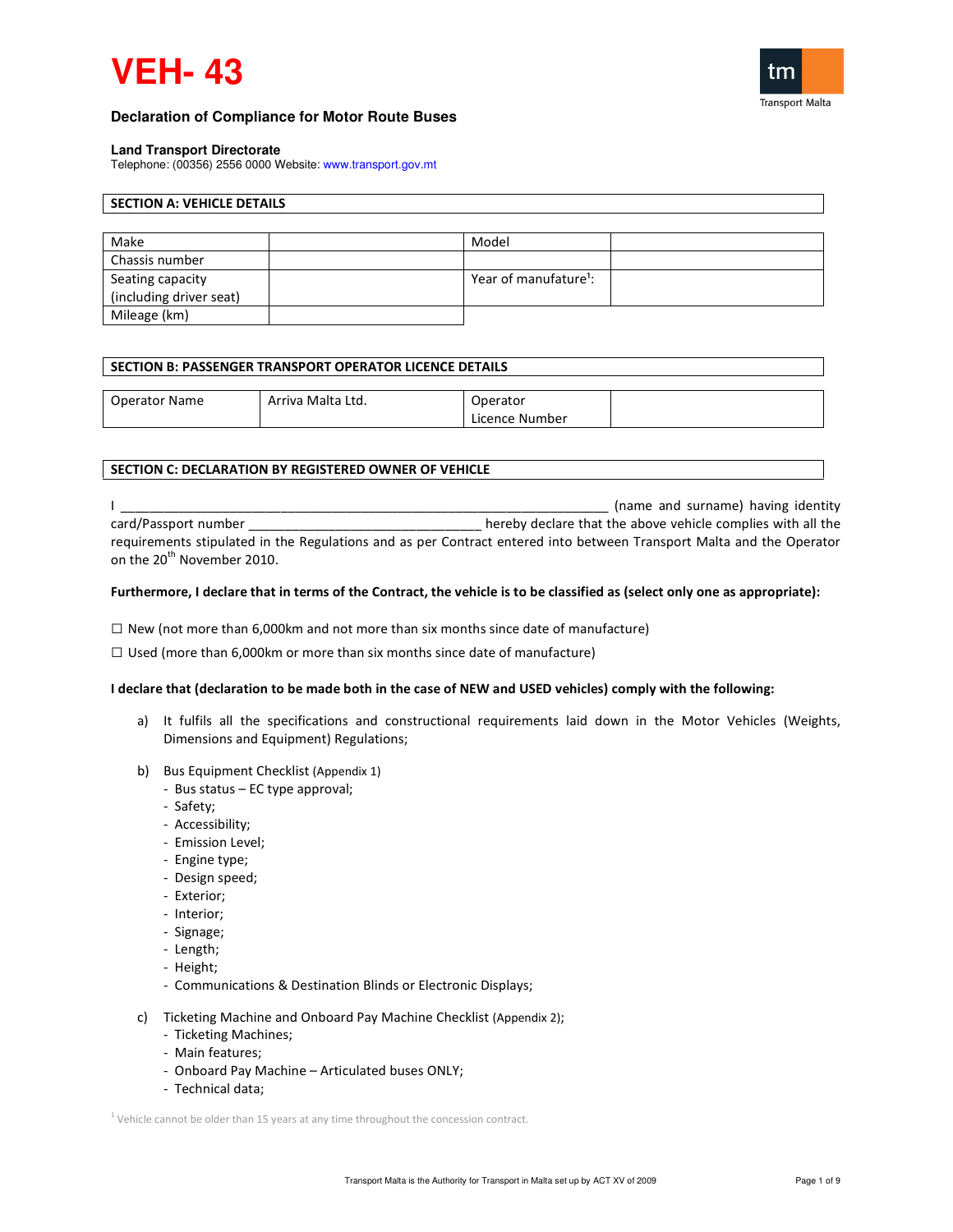# **VEH- 43**



## **Declaration of Compliance for Motor Route Buses**

#### **Land Transport Directorate**

Telephone: (00356) 2556 0000 Website: www.transport.gov.mt

- d) TVCC System Checklist (Appendix 3)
	- TVCC system;
	- Main features;
	- Transferring of on-board images;
- e) Automatic Passenger Counting system;
	- Automatic Passenger Counting system;
	- The Internal Microprocessor;
	- Provisions of the APC050;
	- Main features;
- f) The vehicle is equipped with one of the following:
	- □ Euro V engine;
	- $\square$  The vehicle is equipped with a Euro III or IV engine and will be upgraded to comply with Euro V emission limits by the  $3^{\text{rd}}$  July 2012;

Or

□ The vehicle is a Hybrid vehicle.

## Furthermore, I also declare that (declaration to be made only in the case of USED vehicles):

g) It has been issued with a Certificate of Initial Fitness (COIF) by the competent authority of the Member State in which no modification was effected after the issue of the Certificate.

| Signature of registered owner                                                                                          | Date |
|------------------------------------------------------------------------------------------------------------------------|------|
| The Authority shall not issue a passenger transport vehicle licence unless the application for the same is accompanied |      |

by a declaration made by the applicant stating that the particular vehicle complies with the requirements stipulated in these regulations for passenger transport vehicles.

Applicants are reminded that according to the contract signed on the  $20^{th}$  November 2010 clause 10.18 stipulates that "The Authority shall, in all cases, have the power to investigate and verify the information provided by the Operator and if such information proves to be false the Operator shall be liable to the penalty stipulated in Schedule XI."

The Authority shall have the right to conduct roadside inspections on Motor Route Buses and also to call such vehicles for such inspections to verify these requirements

## SECTION D: SUPPORTING DOCUMENTATION

### In the case of NEW vehicles:

- $\square$  An independent declaration that the vehicle conforms to Directive 2001/85; OR
- □ Certification from a notified body from another Member State according to their National approval;

### In the case of USED vehicles:

□ A Certificate Of Initial Fitness (COIF) issued by a competent authority of the said Member State (such as VOSA UK);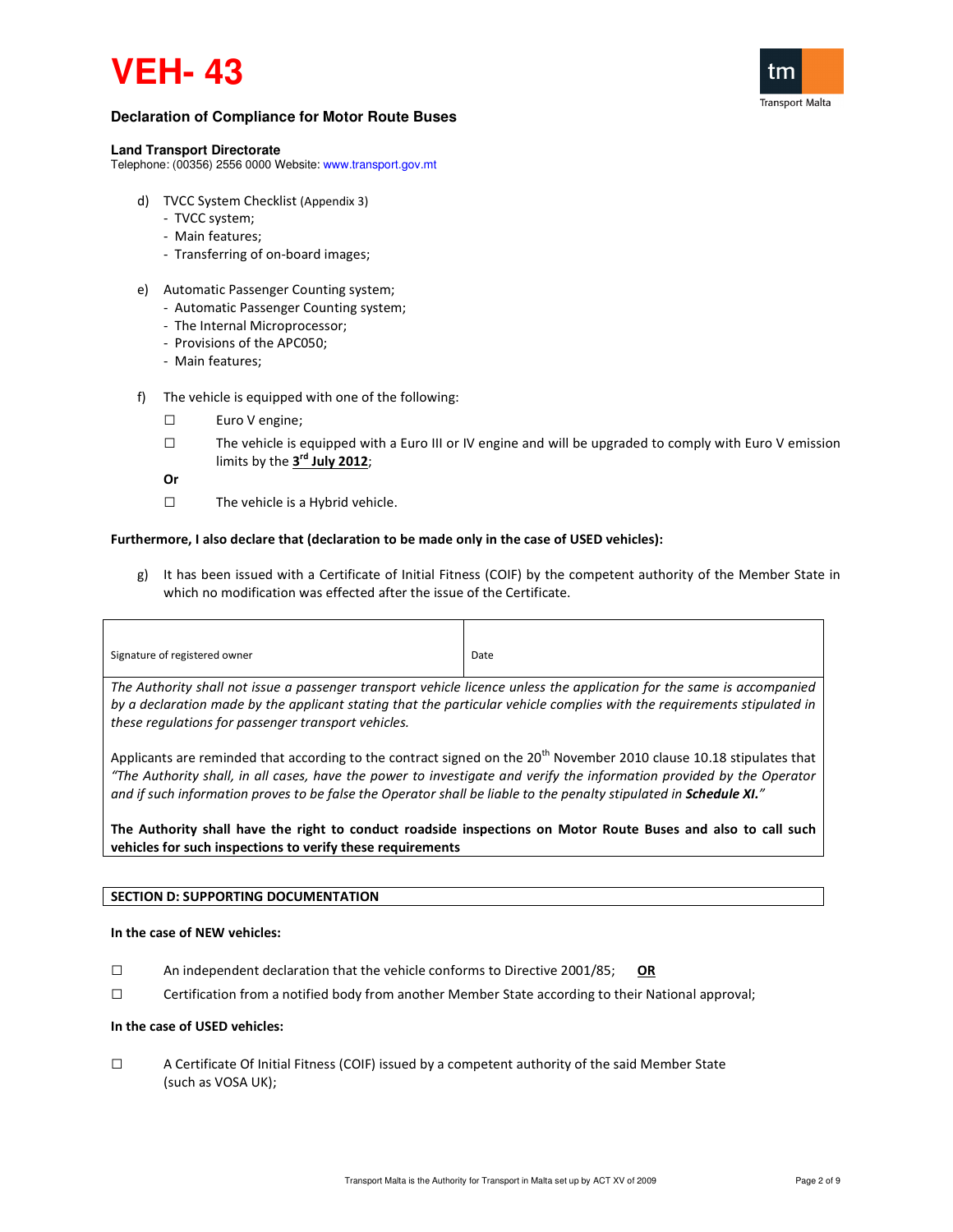



### **Land Transport Directorate**

Telephone: (00356) 2556 0000 Website: www.transport.gov.mt

□ Vehicle Roadworthiness Test certificate, issued in accordance with the Motor Vehicles Roadworthiness Test Regulations (S.L.65.15), with respect to the particular vehicle not more than three months before the date of the application for licensing of the vehicle.

| <b>Administrative Review</b><br><b>Completed and Approved</b> |           |      |      |
|---------------------------------------------------------------|-----------|------|------|
|                                                               | Signature | Name | Date |
| <b>Technical Review</b><br><b>Completed and</b><br>Approved   | Signature | Name | Date |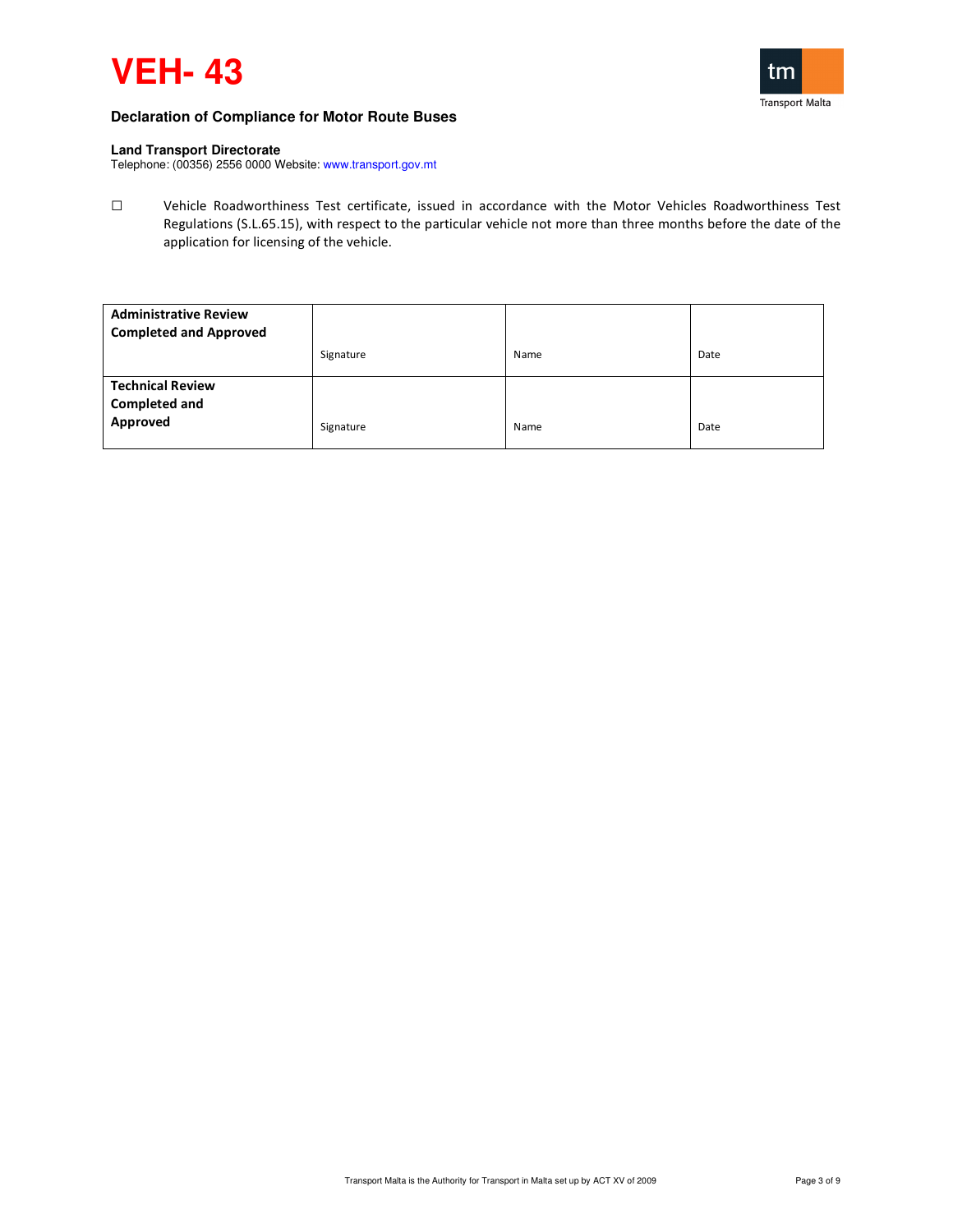

 $\mathsf{I}$ 



# **Declaration of Compliance for Motor Route Buses**

## **Land Transport Directorate**

Telephone: (00356) 2556 0000 Website: www.transport.gov.mt

| Appendix 1:      |                                                                                                                 |                             |              |                        |              |
|------------------|-----------------------------------------------------------------------------------------------------------------|-----------------------------|--------------|------------------------|--------------|
|                  | <b>Bus Equipment Checklist</b><br>Agreement for the provision of Scheduled Bus Services in Malta - Schedule III |                             |              |                        |              |
| Date:            |                                                                                                                 | Make & Model:               |              |                        |              |
|                  |                                                                                                                 | <b>Chassis No:</b>          |              |                        |              |
|                  |                                                                                                                 | Euro engine:                | $\mathbf{m}$ | IV                     | $\mathsf{V}$ |
|                  |                                                                                                                 |                             |              | Circle were applicable |              |
|                  |                                                                                                                 | <b>Year of Manufacture:</b> |              |                        |              |
| <b>Item</b>      | <b>Description</b>                                                                                              |                             |              | <b>Schedule</b>        |              |
|                  |                                                                                                                 |                             |              |                        |              |
|                  | 1. Bus Status (verified through certification)                                                                  |                             |              |                        |              |
|                  |                                                                                                                 |                             |              |                        |              |
| 1.1              | New vehicle                                                                                                     |                             |              | III.3                  |              |
| 1.1.2            | Certification of conformity with Directive 2001/85/EC                                                           |                             |              | III.3                  |              |
| 1.1.3            | OR Certification from a notified body of another Member State according to their<br>National approval           |                             |              |                        |              |
| 1.2              | OR Second hand vehicle                                                                                          |                             |              | III.4                  |              |
| 1.2.1            | <b>Certification of Initial Fitness</b>                                                                         |                             |              |                        |              |
| 1.3              | OR Ex-Malta Bus                                                                                                 |                             |              |                        |              |
| 2. Safety        |                                                                                                                 |                             |              |                        |              |
| 2.1              | Overall Safety aspect                                                                                           |                             |              | III.5.1                |              |
| 2.2              | Fire extinguisher                                                                                               |                             |              | III.5.2                |              |
| 2.2.1            | Maximum seating capacity (28 passengers) 1x3Kg CO <sup>2</sup> or powder                                        |                             |              | III.5.2                |              |
| 2.2.2            | Maximum seating capacity (55 passengers or more)<br>1x6Kg or 2x3Kg CO <sup>2</sup> or powder                    |                             |              | III.5.2                |              |
| 2.3              | <b>Warning Triangle</b>                                                                                         |                             |              | III.5.3                |              |
| 2.4              | First-aid Kit (Green box with white cross)                                                                      |                             |              | III.5.4                |              |
| 2.4.1            | Readily identifiable & easily accessible                                                                        |                             | III.5.5      |                        |              |
| 2.5              | Right hand drive with passenger doors on the left hand side                                                     |                             |              | <b>III.5.6</b>         |              |
| 3. Accessibility |                                                                                                                 |                             |              |                        |              |
| 3.1              | Accessibility to wheelchair users                                                                               |                             |              | III.5.7                |              |
| 3.2              | 2 Priority seats & adequate markings                                                                            |                             |              | III.5.8                |              |
|                  | <b>4. Emmission Level</b>                                                                                       |                             |              |                        |              |
| 4.1              | Compliant to EuroV Compliance certificate                                                                       |                             |              | III.5.9.2              |              |
| 4.1.2            | OR Comply with Certification of Upgrade                                                                         |                             |              | III.5.9.1              |              |
| 5. Engine type   |                                                                                                                 |                             |              |                        |              |
| 5.1              | Diesel                                                                                                          |                             |              |                        |              |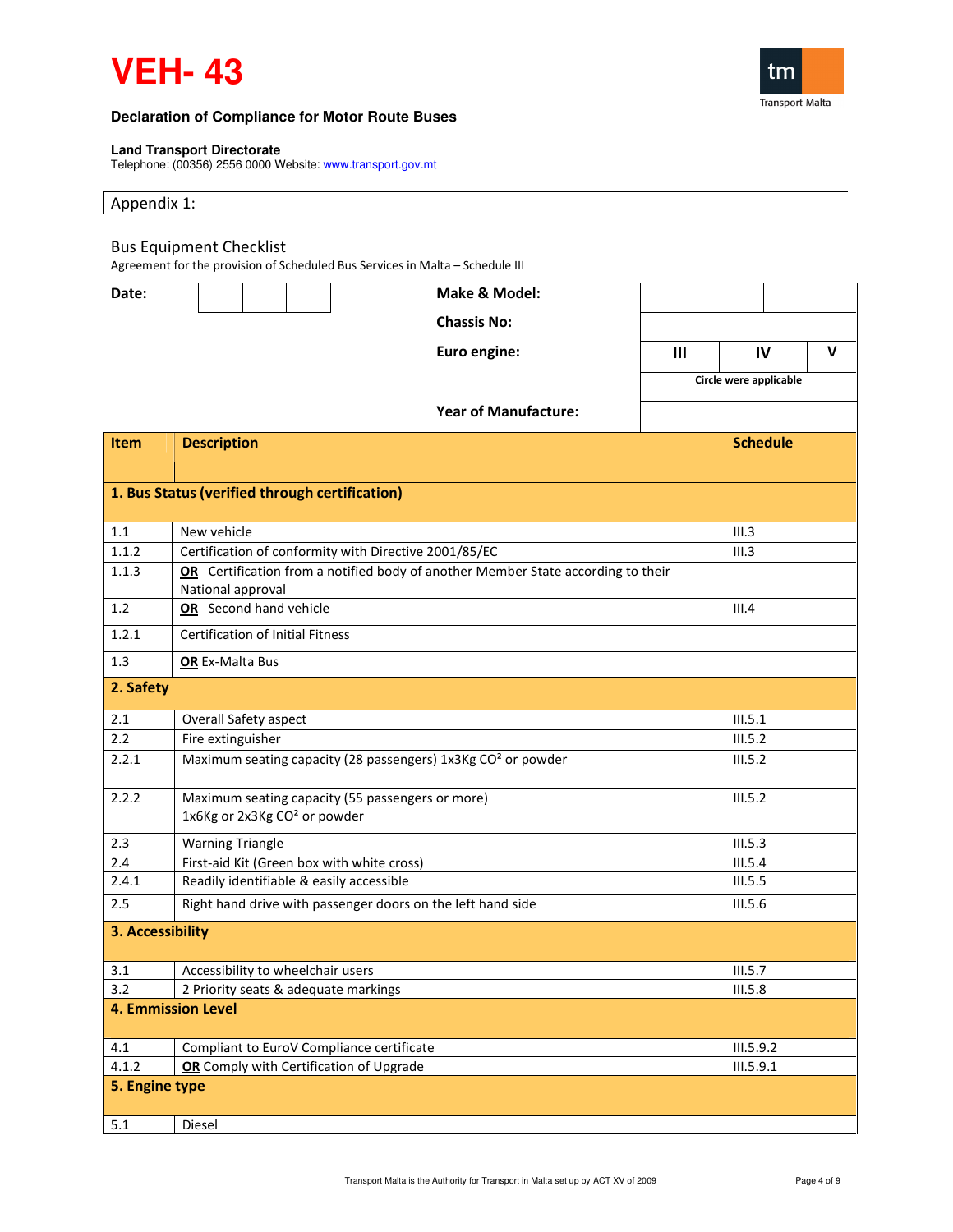# **VEH- 43**



# **Declaration of Compliance for Motor Route Buses**

### **Land Transport Directorate**

Telephone: (00356) 2556 0000 Website: www.transport.gov.mt

| 5.2                | Diesel-Electric Hybrid                                                                    | III.5.10        |
|--------------------|-------------------------------------------------------------------------------------------|-----------------|
| <b>6. Exterior</b> |                                                                                           |                 |
|                    |                                                                                           |                 |
| 6.1                | Body colour RAL-5021                                                                      | III.5.11        |
| 7. Interior        |                                                                                           |                 |
|                    |                                                                                           |                 |
| 7.1                | Functional Air conditioning system                                                        | III.5.12        |
| 7.2                | Air-cooling system (ex-Malta buses only)                                                  | III.5.12        |
| 7.3                | Sufficient internal lighting                                                              | III.5.13        |
| 7.4                | Seat pitch (65cm) + 4 seats pitch (>65cm)                                                 | III.5.14        |
| 7.5                | Articulated (Airport) buses with adequate storage for luggage                             | III.5.15        |
| 7.6                | 4 surveillance cameras (2 positioned on seating area)                                     | III.5.16        |
| 7.7                | Signal alighting buttons along the length of bus in easy reach of all passengers.         | III.5.17        |
| 8. Signage         |                                                                                           |                 |
|                    |                                                                                           |                 |
| 8.1                | No Smoking sign                                                                           | III.5.23        |
| 8.2                | Sign denoting No speaking to Bus driver while Bus is in motion                            | III.5.24        |
| 8.3                | Notice providing the Operators' details                                                   | III.5.25        |
| 8.4                | No obstruction of Bus Drivers' or passengers view through windows (incl. notices or       | III.5.26        |
|                    | fixtures)                                                                                 |                 |
| 8.5                | Notice identifying the Bus Route in operation                                             | III.5.27        |
| 8.6                | Notice of the maximum seating capacity and the maximum standing capacity of the bus       | <b>III.5.28</b> |
| 8.7                | Notice of surveillance cameras on the bus                                                 | III.5.29        |
| 8.8                | Signs to be in Maltese and English language, where applicable include shall have          | <b>III.5.30</b> |
|                    | pictographic symbols illustrating the meaning and are clearly visible to passengers.      |                 |
| 9. Length          |                                                                                           |                 |
|                    |                                                                                           |                 |
| 9.1                | No rigid Bus shall be longer than 12.5m                                                   | III.5.31        |
| 10. Height         |                                                                                           |                 |
|                    |                                                                                           |                 |
| 10.1               | No Bus shall be higher than 4m                                                            | III.5.32        |
|                    | 11. Communications & Destination Blinds or Electronic Displays                            |                 |
|                    |                                                                                           |                 |
| 11.1               | Adequate public announcement system with speakers                                         | <b>III.5.18</b> |
| 11.2               | Communications system enabiling communication with operations control centre              | III.5.19        |
| 11.3               | Display of the next bus stop and the final destination. Positioned to allow passengers to | III.5.20        |
|                    | read the information                                                                      |                 |
| 11.3.1             | Display: 1 on the left hand side / center of the windscreen which displays:               | III.5.21 (i)    |
|                    | (a) Bus route number                                                                      |                 |
|                    | (b) Final destination of the bus route                                                    |                 |
| 11.3.2             | Display: 1 on the left hand side / center of the rear windscreen displaying Bus Route     | III.5.21 (ii)   |
|                    | number and legible from a 50m distance (Not hand written)                                 |                 |
| 11.4               | Vehicle locating device and transmission equipment                                        | III.5.22        |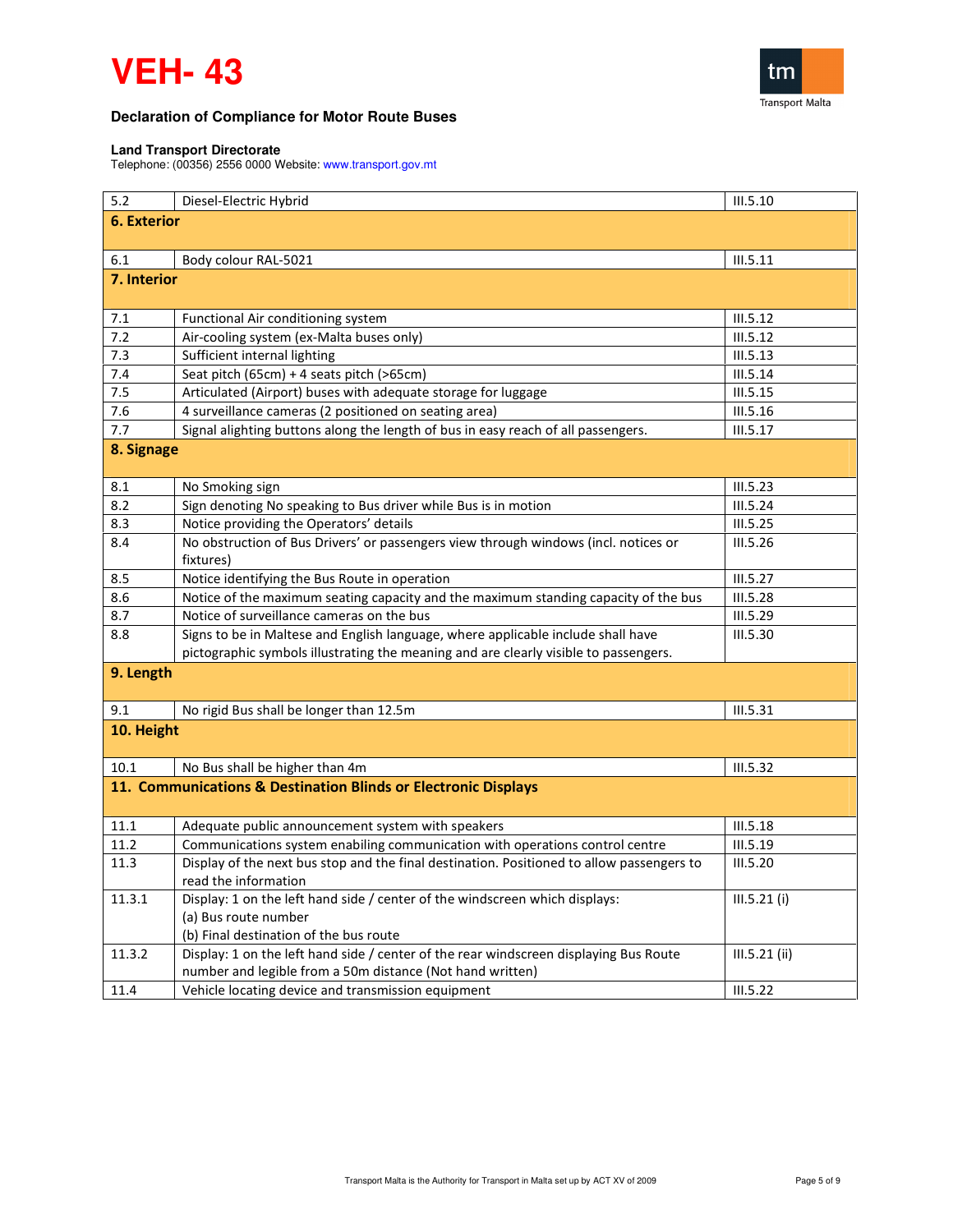



### **Land Transport Directorate**

Telephone: (00356) 2556 0000 Website: www.transport.gov.mt

# Appendix 2:

Ticketing Machine and Onboard Pay Machine Checklist Technical Appendix VII section 6.3 (pages 537-544)

| I |     | ×  | ×  |  |
|---|-----|----|----|--|
|   | . . | ۰. | ۰, |  |

Make & Model:

Chassis No:

Year of Manufacture:

Maximum seating capacity:

| <b>1. Ticketing Machines</b> |                                                                                                                |  |
|------------------------------|----------------------------------------------------------------------------------------------------------------|--|
|                              |                                                                                                                |  |
| 1.1                          | Accessibility (to persons with impairment)                                                                     |  |
| 1.2                          | Driver ticketing console CDB-5 PLUS                                                                            |  |
| 1.2.1                        | Ticketing Machine - Dimension: mm 140x253x193 (wxdxh)                                                          |  |
| 1.2.2                        | Weight: under 2Kg                                                                                              |  |
| 1.2.3                        | Processor: 32-bit registers; 18.432 MHz clock frequency                                                        |  |
| 1.2.4                        | Memory: 2 Mb static RAM, with backup battery and hardware protection                                           |  |
| 1.2.5                        | FLASH Memory: non volatile 512 Kb                                                                              |  |
| 1.2.6                        | Mass Memory up to 4 GB and expandable                                                                          |  |
| 1.2.7                        | Driver display 320x200 touch screen                                                                            |  |
| 1.2.8                        | User display 2 lines x 16 charachters x 8mm +3 LED 10x20 mm                                                    |  |
| 1.2.9                        | Printer type thermal printer with paper roll mm 58x28 about 1,000 tickets/roll                                 |  |
| 1.2.10                       | Driver log in through touch screen or contact smart card ISO 7816                                              |  |
| 1.2.11                       | ISO 14443A-B, Calypso, ISO 15693, Philips MIFARE, Sony Felica, e-NFC                                           |  |
| 1.2.12                       | SAM up to 4 months                                                                                             |  |
| 1.2.13                       | Interfaces 2xRS-232, 2xRS-485, CAN (option), 2 digital I/O, odometer                                           |  |
| 1.2.14                       | Power supply 10/32 V DC                                                                                        |  |
| 1.2.15                       | Operating temperature -10 +60°C                                                                                |  |
|                              | 1.3 Ticketing machine, main features:                                                                          |  |
|                              |                                                                                                                |  |
| 1.3.1                        | Smart card validation                                                                                          |  |
| 1.3.1.1                      | Smart card re-loading                                                                                          |  |
| 1.3.2                        | Communication with ticketing control centre                                                                    |  |
| 1.3.3                        | Connected with Thetis UPL090 onboard computer through a serial port RS 485                                     |  |
| 1.3.4                        | Plastic material is class UL94 5VA                                                                             |  |
| 1.3.5                        | Mounting is achieved by means of the apposite fast hook                                                        |  |
| 1.3.6                        | Unit is fixed by support means of a key-lock                                                                   |  |
| 1.3.7                        | Features a bright 5.7" graphic LCS of transflective type with touch screen                                     |  |
| 1.3.8                        | Transflective technology consists in pixel illumination both from the front side and from the rear side of the |  |
|                              | display                                                                                                        |  |
| 1.3.9                        | Illumination from rear with reflective technology                                                              |  |
| 1.3.10                       | Illumination from front allows correct visibility in any condition                                             |  |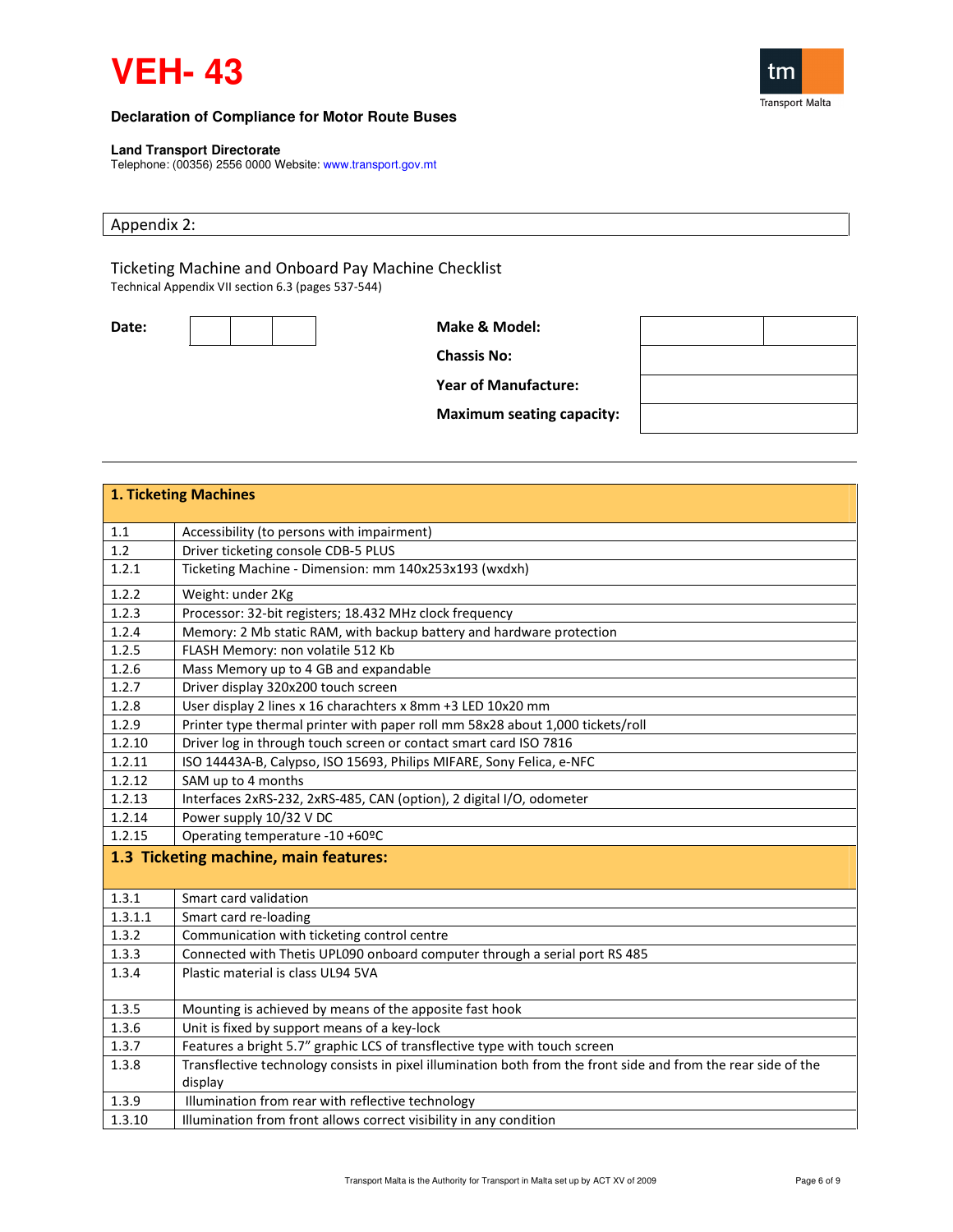



### **Land Transport Directorate**

Telephone: (00356) 2556 0000 Website: www.transport.gov.mt

| 1.3.11                | Illumination is ensured by means of high efficiency long-duration white LED's    |
|-----------------------|----------------------------------------------------------------------------------|
| 1.3.12                | Software controlled audio signal available                                       |
| 1.3.13                | 4 illumination function keys                                                     |
| 1.3.14                | Transaction result is visual by the use of 3 colour LED's – Green, Red & Yellow  |
| 1.3.15                | Print modes include normal, double height, double width, bold, inverted, graphic |
|                       | 1.4 Onbaord Pay Machine - Articulated buses ONLY                                 |
|                       |                                                                                  |
| 1.4.1                 | AeP F240 Pay Machine                                                             |
| 1.4.1.1               | Interfaced with CDB5-PLUS connected to UPL090 Wi-Fi and GPRS communications      |
| 1.4.2 Technical data: |                                                                                  |
|                       |                                                                                  |
| 1.4.2.1               | Tickets 60 g/sqm, 35mm, thermal paper, variable length                           |
| 1.4.2.2               | Roll capacity about 1,400 tickets                                                |
| 1.4.2.3               | Coins 5 different types                                                          |
| 1.4.2.4               | Coin capacity 900                                                                |
| 1.4.2.5               | Ticket type configurable                                                         |
|                       |                                                                                  |
| 1.4.2.6               | Display backlit LCD, 2 x 16 characters                                           |
| 1.4.2.7               | Memory up to 4 GB SD card                                                        |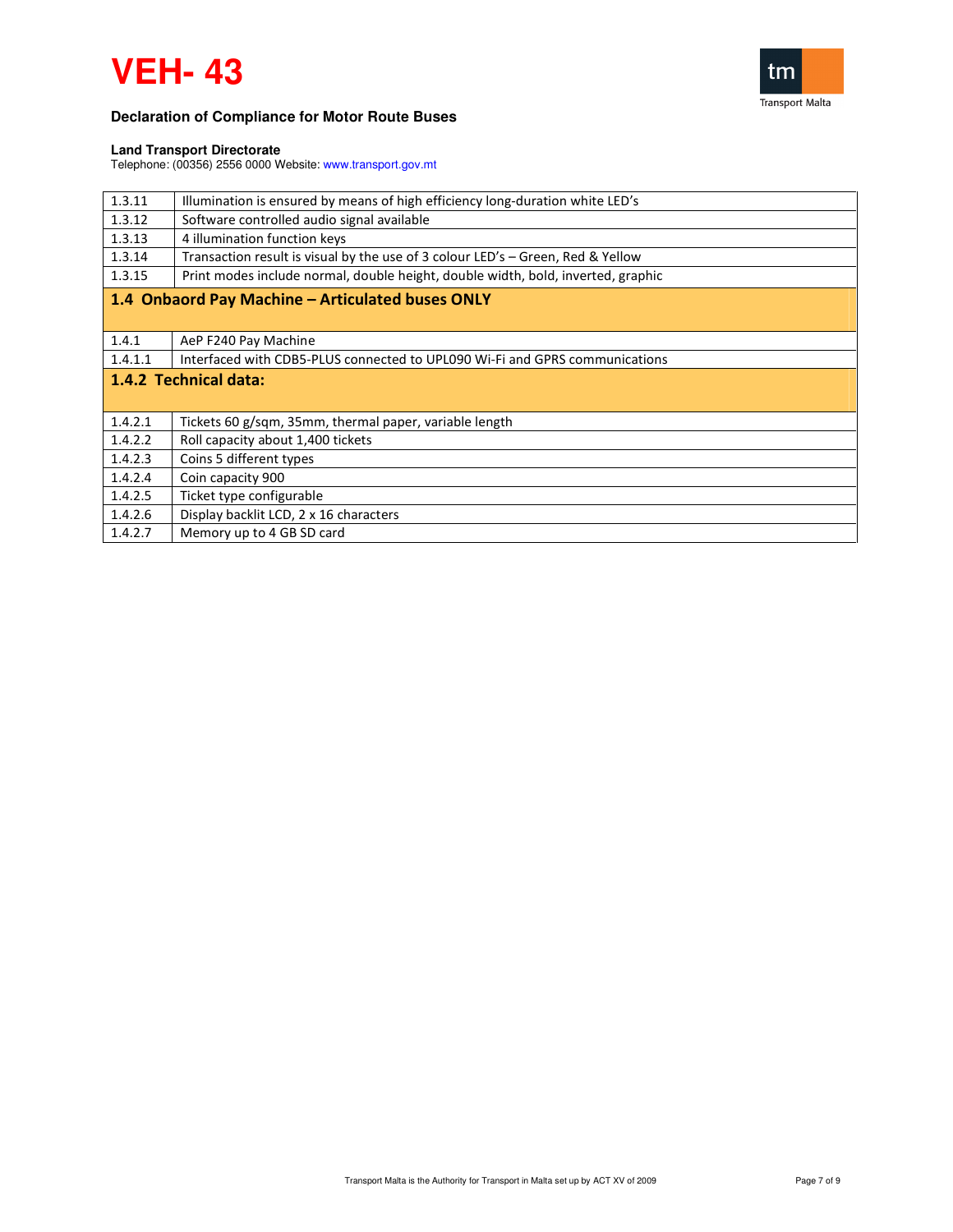



## **Land Transport Directorate**

Telephone: (00356) 2556 0000 Website: www.transport.gov.mt

## Appendix 3:

# TVCC System Checklist

Technical Appendix VII section 6.8.3 (page 418)



Chassis No:

Year of Manufacture:

Maximum seating capacity:

|       | 1. TVCC system                                                                                      |  |  |
|-------|-----------------------------------------------------------------------------------------------------|--|--|
|       |                                                                                                     |  |  |
| 1.1   | 4 analogue video cameras                                                                            |  |  |
| 1.1.2 | Thetis VPU video surveillance module with 128 GB SDHC memory, integrate the UPL090 onboard computer |  |  |
| 1.1.3 | 1 microphone to enable "silent listening" voice calling during emergency                            |  |  |
| 1.1.4 | Onboard software for video surveillance, including diagnostics from DIT                             |  |  |
|       | 1.2 Main features of VPU include:                                                                   |  |  |
|       |                                                                                                     |  |  |
| 1.2.1 | 1 FreeScale i.MX27 @ 400 MHz processor for each channel                                             |  |  |
| 1.2.2 | Up to 2 SDHC cards for channel                                                                      |  |  |
| 1.2.3 | Real time video compression with D1 Resolution @25 fps for each channel                             |  |  |
| 1.2.4 | H264 (MPEG-4 part 10) standard                                                                      |  |  |
| 1.2.5 | Hardware encryption according to AES algorithm                                                      |  |  |
| 1.2.6 | Emergency video output streaming (H264 with configurable bit rate for each channel)                 |  |  |
| 1.2.7 | Digital input for alarm signal                                                                      |  |  |
| 1.2.8 | Independent power supply circuit                                                                    |  |  |
|       | 1.3 Transferring of onboard images:                                                                 |  |  |
|       |                                                                                                     |  |  |
| 1.3.1 | Removal of SD card mass memory or the complete oboard computer                                      |  |  |
| 1.3.2 | Through the depot Wi-fi connection                                                                  |  |  |
| 1.3.3 | Through a local Ethernet connection (available on the onboard computer)                             |  |  |